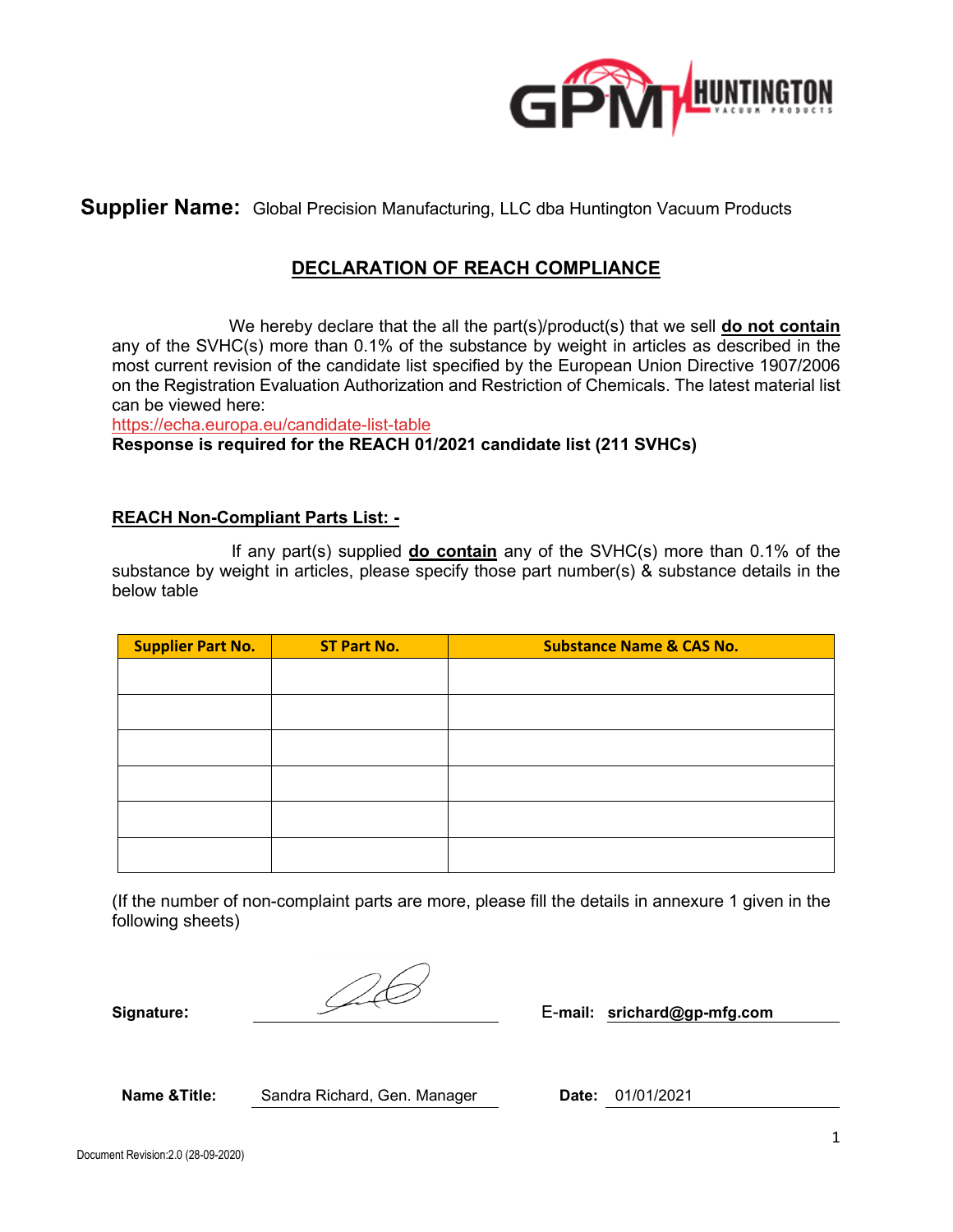#### **ANNEXURE 1**

# **REACH Non-Compliant Parts List: -**

| <b>Supplier Part No.</b> | <b>ST Part No.</b> | <b>Substance Name &amp; CAS No.</b> |
|--------------------------|--------------------|-------------------------------------|
|                          |                    |                                     |
|                          |                    |                                     |
|                          |                    |                                     |
|                          |                    |                                     |
|                          |                    |                                     |
|                          |                    |                                     |
|                          |                    |                                     |
|                          |                    |                                     |
|                          |                    |                                     |
|                          |                    |                                     |
|                          |                    |                                     |
|                          |                    |                                     |
|                          |                    |                                     |
|                          |                    |                                     |
|                          |                    |                                     |
|                          |                    |                                     |
|                          |                    |                                     |
|                          |                    |                                     |
|                          |                    |                                     |
|                          |                    |                                     |
|                          |                    |                                     |
|                          |                    |                                     |
|                          |                    |                                     |
|                          |                    |                                     |
|                          |                    |                                     |
|                          |                    |                                     |
|                          |                    |                                     |
|                          |                    |                                     |
|                          |                    |                                     |
|                          |                    |                                     |